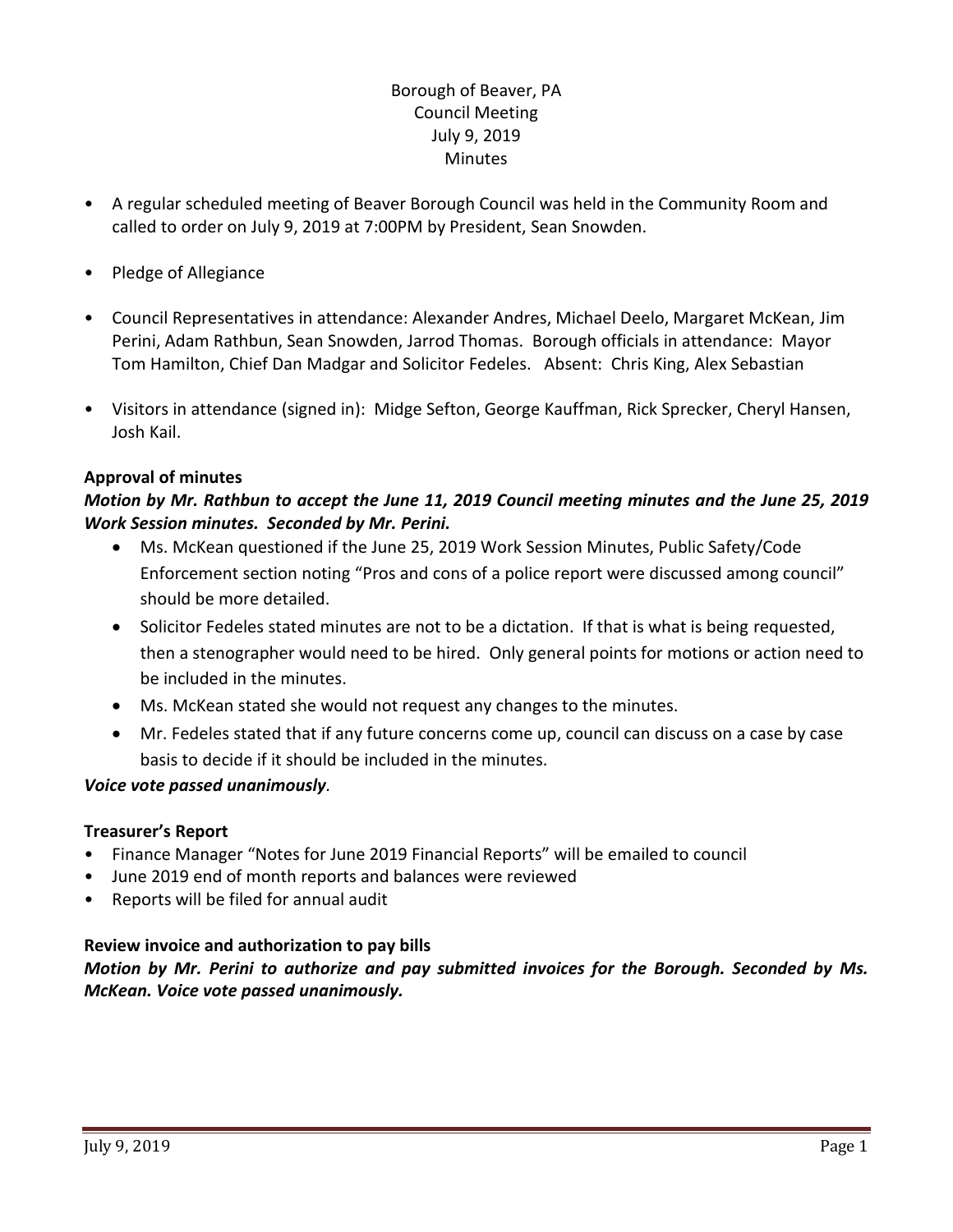### **Public Participation –**

- George Kauffman, 100 Oak Street and Marilyn Vogel, 1260 River Road Concerned with the speed of vehicles on all streets parallel the Third Street. Also requested the Borough put something either in an eBlast or magazine regarding pedestrian walking etiquette.
- Cheryl Hansen, 1260 River Road Complimented the officer that responded to her 911 call, he handled the situation perfectly.

### **State Representative, Josh Kail**

 Representative Kail distributed his business card and stated to contact him directly with any questions or requests. He is trying to attend as many borough and municipal meetings as possible to offer any assistance he can.

# **Reports – Commissions / Authorities**

### **Council of Governments (COG) –** Reported by Mr. Andres

- Reviewed the June 2019 meeting minutes enclosed in council packet
- Asked members of council to attend the local legislative cruise

### **Civil Service Commission –** No report

### **Zoning Hearing Board (ZHB) –** Reported by Mr. Sprecker

 The ZHB will meet on July 10, 2019 at 7:00PM for variances related to the proposed placement of a second "Verizon" building sign at 1701 Third Street in the Gateway Center West zoning district.

### **Planning Commission –** Reported by Mr. Deelo

June 17, 2019 minutes enclosed in council packet

### **Tree Commission –**

June 24, 2019 minutes enclosed in council packet

### **Code Enforcement Officer Report –** Reported by Mr. Sprecker

- Mr. Sprecker will email council a summary report
- Update on 1004 4<sup>th</sup> Street Regarding the concern of fire and safety, Mr. Sprecker has tried to contact the owner by phone, mail and posting on the property. Since he has not had a response from the owner, he questioned what the next step should be.
	- $\circ$  Mr. Fedeles stated the county has a process to follow to put a home on a demolition list.
	- $\circ$  Mr. Snowden the borough has tried for numerous years to work with the owner and has been very lenient
- Hearing scheduled for August 1, 2019 at 9:30AM regarding 345 Fifth Street
- Disposition regarding 480 Wayne Street is scheduled for August 2, 2019
- Certified letter to Jet Jack was mailed on July 8, 2019 regarding the 2018 Curb and Sidewalk Replacement Project. The elevations of the depressed curbs for driveway entries along Park and Laura Streets are not consistent, specifically at 377 and 379 Laura Street.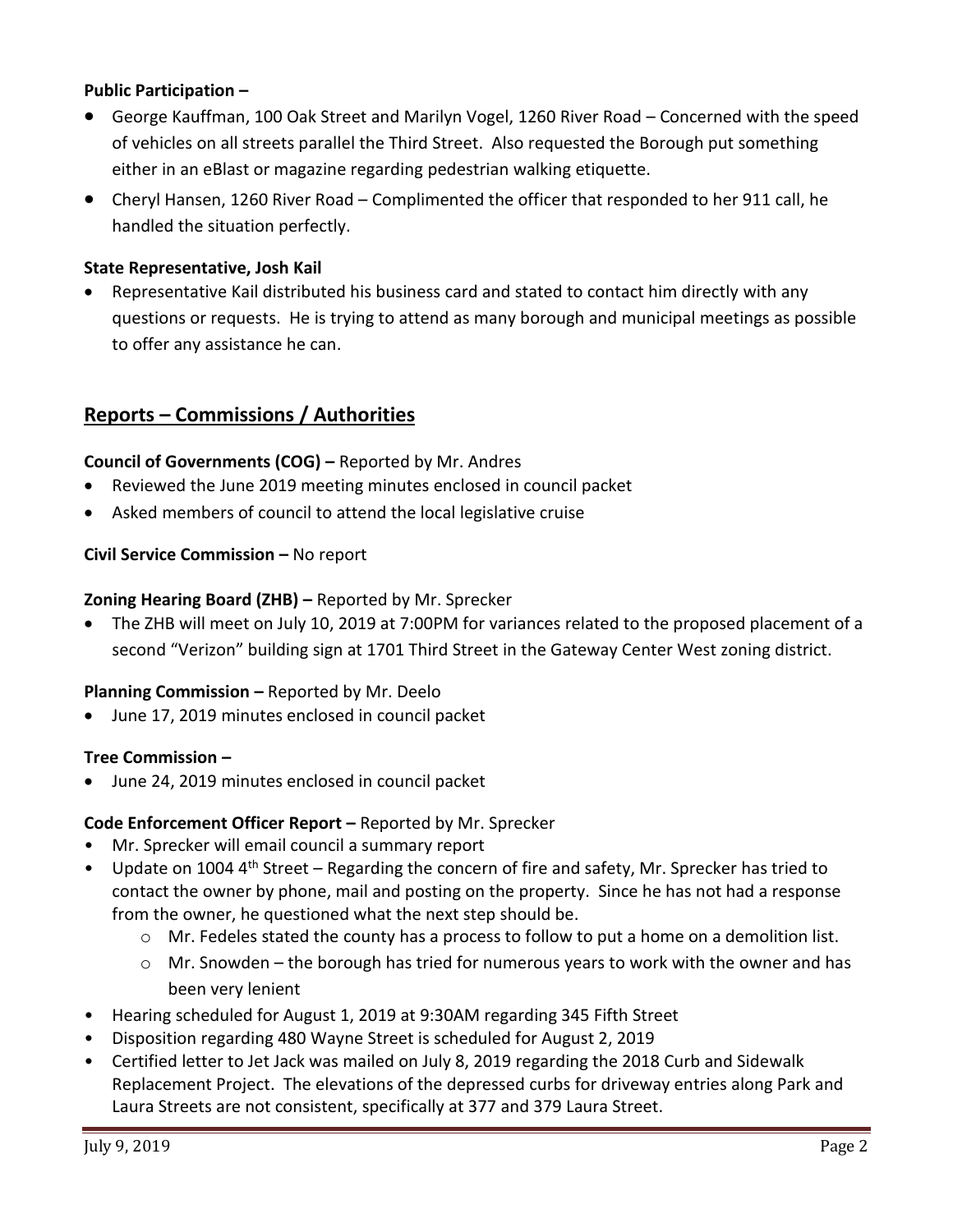o Quote received for \$4,950. Beaver Borough's intention to deduct funds from Jet Jack's retainage in order to resolve the issue.

# **Historic Architectural Review Board (HARB) –** Reported by Mr. Deelo

- Received an email from Bob Rice regarding the Steering Committee for the Shell grant.
	- Progress on completing the Historic Preservation Plan continues to be delayed report was due last September.
	- Mr. Madgar and Mr. Deelo Once received, council needs to review the report thoroughly
	- Ms. McKean Implementation Plan is what is causing a delay.
	- Once a report is completed, Mr. Snowden suggested having a meeting dedicated to answering any questions.

### **Municipal Authority –** Reported by Mr. Deelo

- June meeting was cancelled
- Considering a new agreement with Bridgewater and Brighton Township regarding waste water and what capital improvements need to be put in place at the sewage plant.

# **Council Committee Reports**

# **Public Safety/Code Enforcement –** No report

 Mr. Snowden – The Borough received an email from a resident thanking Officer Klutka for his assistance on a recent call.

### **Finance** – Reported by Mr. Perini

- Transfer to PNC Bank should be completed within the next month
- Requesting Mr. Kennedy have updated budget information for the next work session

### **Highway –** Reported by Mr. Thomas

- Reviewed the June 2019 Highway report distributed to council
- Mr. Madgar Received a message from Beaver School Superintendent, Ms. Rowe stating the school district will purchase the basketball backboards and supply the striping
	- $\circ$  Mr. Thomas Need to find out what type of backboards they'll be purchasing
		- Mr. Madgar stated he'll contact Ms. Rowe and report back to council
- Mr. Thomas will contact Mr. Martone to check status of the letters to be mailed to Second Street property owners regarding curb and sidewalk replacement
- Ms. McKean Was glad to see Mary Anne Peluso included in conversations when brick streets are to be worked on.

### **General Government –** Reported by Mr. Andres

 Carey McDougall, Planning Commission, is putting the 5-year Strategic Plan in an excel format. Should have the draft form in August for budget discussions.

### **Recreation –** No report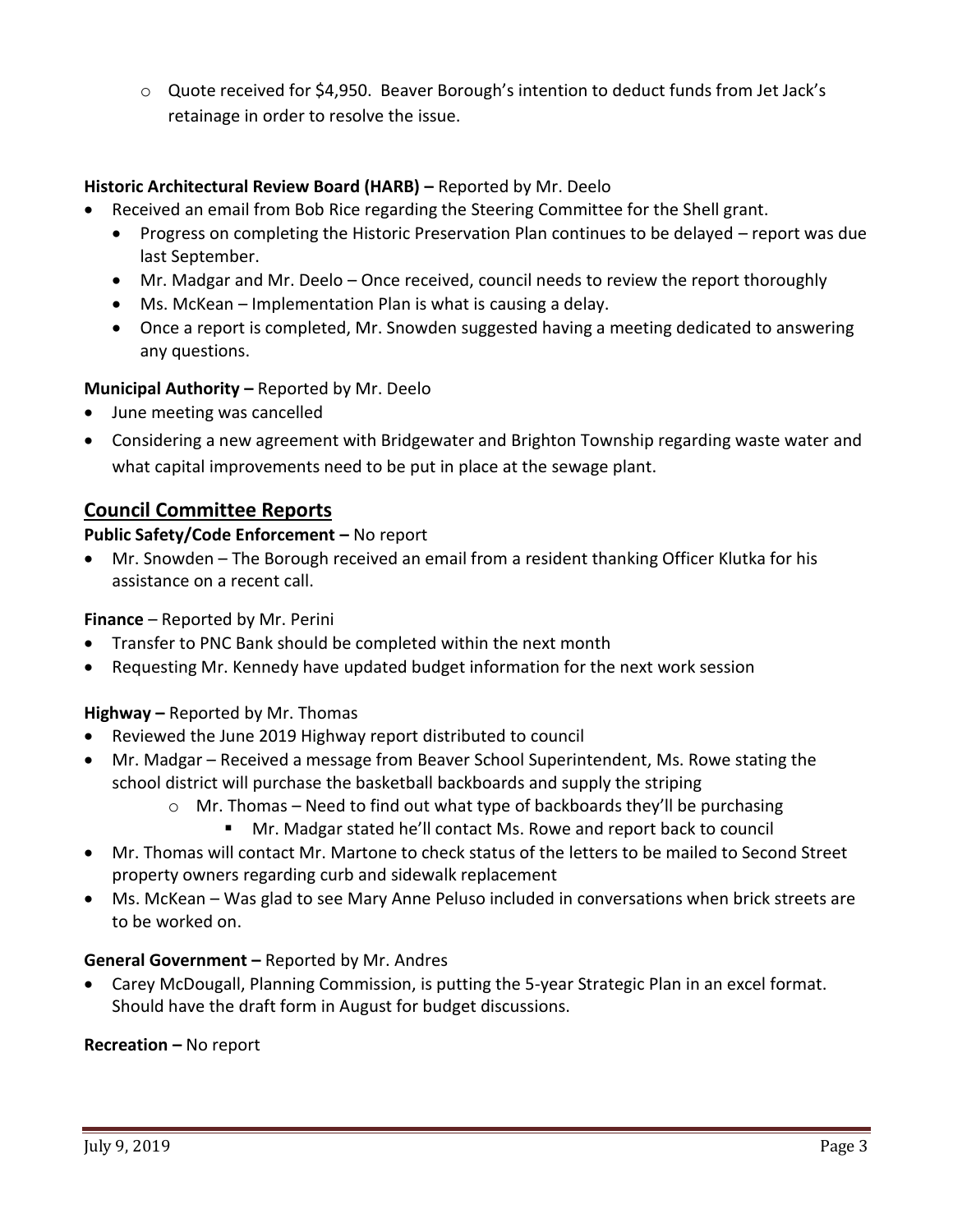# **Reports**

### **Manager's/Police Report –** Reported by Chief Madgar

- Pool June deposits total \$20,963
- Ms. Hindman Rental Registration update:
	- o June 2019: Registered 7, Inspected 22, Re-inspected 3
	- o 2019 Year totals: Registered 613, Inspected 217, Re-inspected 44
- Parking meters Will take photos of the meters to put on our Facebook account
	- o *Motion by Mr. Thomas to direct the Borough Manager to list and sell the old parking meters; \$20 for the single and \$30 for the double. Seconded by Mr. Perini. Voice vote passed unanimously.*
- Ms. McKean thanked Chief Madgar for submitting the Police Report

#### **President's Report –**

- Thanked Mr. Andres for filling in for him the last couple of meetings
- Council received an invitation from Town Center Associates regarding Downtown Properties Training Series. First session – Strategies for a more vibrant downtown business mix. Second session – The impact of downtown properties on your entire community. If council is interested in attending, please RSVP to Kim Nicoles at Town Center Associates.

#### **Mayor Hamilton –**

June 2019 Police monthly report distributed to council members

#### **Fire Department** – Reported by Mr. Perini

- Need to notify the Fire Department of when fire hydrants maintenance was and or when will be completed.
- While training at the high school rocks were found coming out of the hose.
- Mr. Madgar Spoke to Ms. Rowe, the water line runs under the school. If that line ruptures, the Borough would be responsible for any damages.
	- o Need to review with the Solicitor and Borough Engineer to discuss the possibility of putting in a new separate line possibly by the tennis courts strictly for training purposes.

### **Emergency Management Coordinator - No report**

### **Borough Engineer and Borough Municipal Authority Engineer –**

- June 2019 Borough Engineer monthly report enclosed in council packet
- Mr. Deelo The Beaver Supermarket is a valuable asset to our community. However, council should caution spending tax payer money to fix private property
	- $\circ$  Solicitor Fedeles Met with the owner of the Beaver Supermarket and his attorneys. The problem was the result of the Borough's actions while putting in the Street Scape.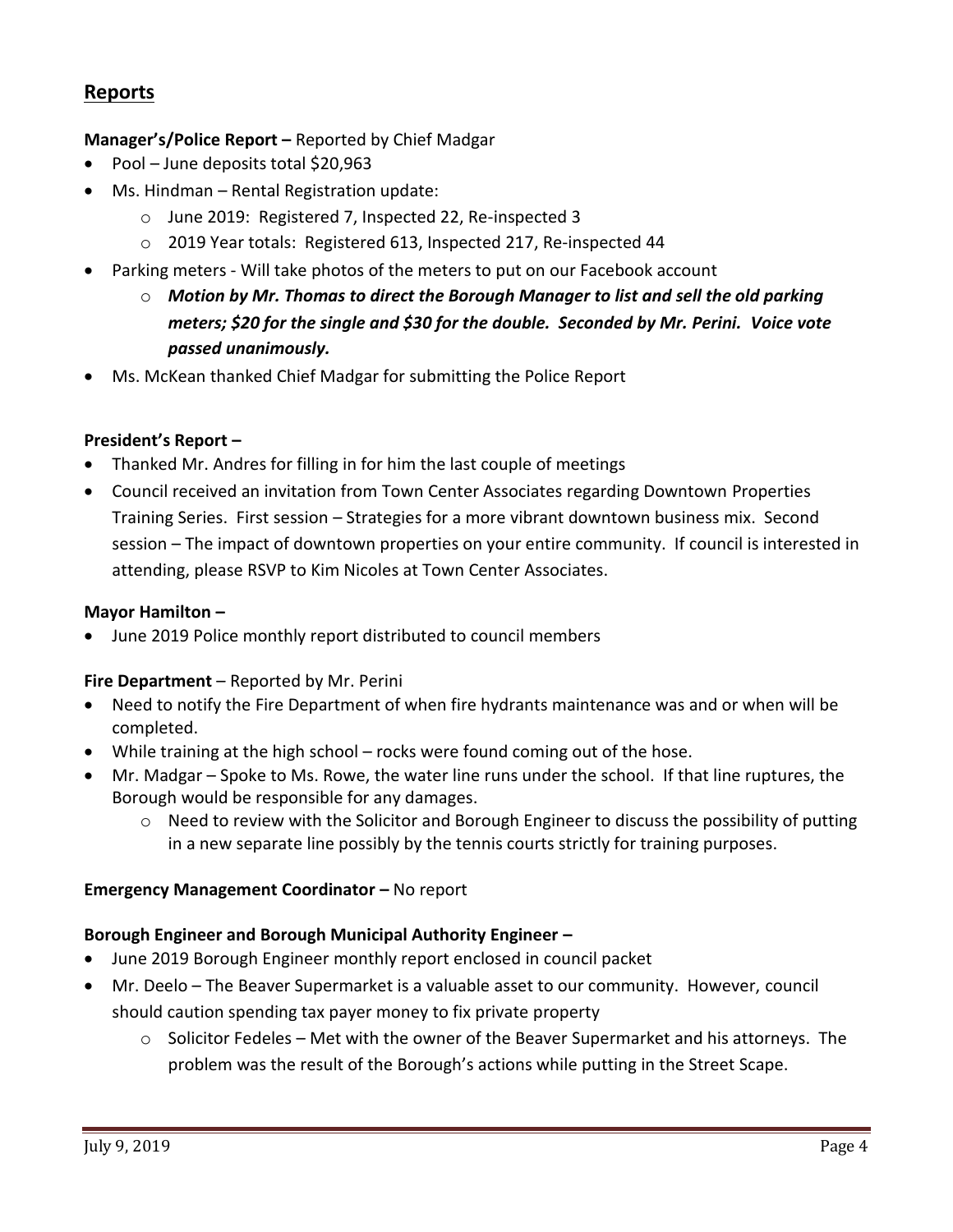- $\circ$  Mr. Deelo asked that council be part of future processes to answer any of the residents' concerns.
- $\circ$  Mayor Hamilton Corrections were made since the line in the main street was not functioning properly.

# **Solicitor Report –**

- Received the Legal Description for the easement located within River Road for the benefit of the Beaver Memorial Library Association for landscaping, patio and walkway purposes from Dan Martone, Borough Engineer.
	- $\circ$  Mr. Deelo asked that someone from the borough oversee the construction to ensure everything done would be safe
- Meeting on July 11, 2019 to review the proposal for the Police Department contract
- Trucking company filed a law suit against Beaver Borough and towing company regarding a March 2019 accident in Industry, PA. Trailer was hit by a train and our officers did not allow the driver to drive the truck off the premises for safety reasons. Council will be kept informed of any updates.
- Ms. McKean Questioned if a document was drafted to inform business owners how to handle street performers if they did not want them in front of their business
	- $\circ$  Solicitor Fedeles Nothing has been sent out because there have been no further issues with street performances.
		- Ms. McKean believes that a document or letter suggesting how to handle street performance situations would benefit business owners.
	- o Chief Madgar stated he would either contact the President of the Chamber of Commerce or attend one of their meetings to inform them to contact the police directly.

# **Old Business**

### **Motion – 2020 International Truck**

*Motion by Mr. Thomas, I move that Beaver Borough Council approve the attached Hunter Truck Sales & Services, Inc. invoice dated 6/24/19 in the amount of \$79,282.08 as part of the awarded Section 02 Department of Environmental Protection (DEP) Recycling Grant (SAP Document 4100083226 902-168- 2018). Seconded by Ms. McKean. Voice vote passed unanimously.* 

### **Motion – 457 Plan Administrator**

*Motion by Mr. Rathbun, I move that Beaver Borough Council direct the Solicitor to amend and advertise Ordinance 810 to remove ICMA as the administrator of the Borough's 457 Plan and replace with One America as the plan administrator retroactive to May 5, 2019. Seconded by Ms. McKean. Voice vote passed unanimously.*